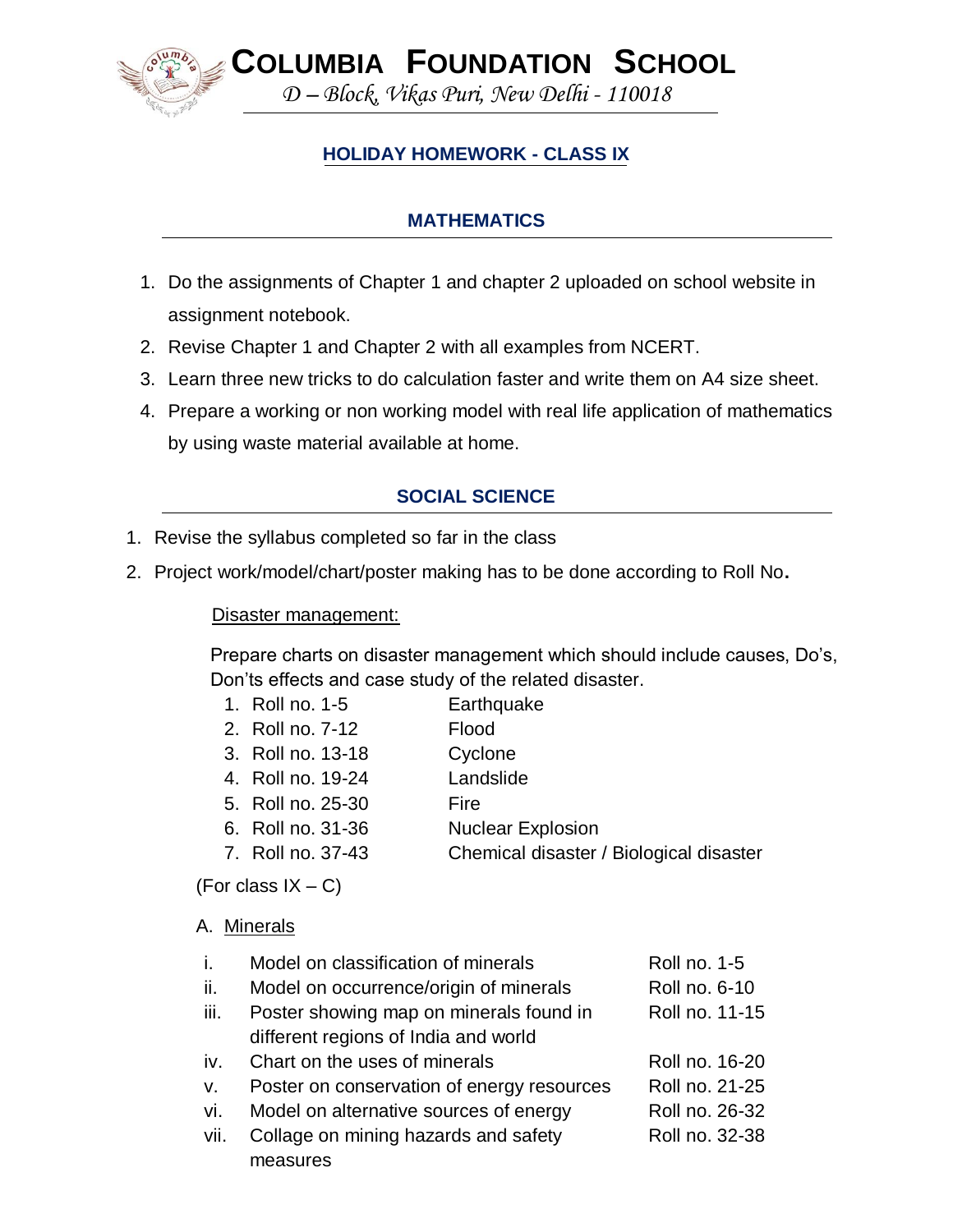- 1) Complete the assignments provided for each Physics, Chemistry and Biology in the respective notebooks.
- 2) Revise thoroughly whatever is done in the class.
- 3) Prepare a **Model** based on any innovative idea on judicious use of resources
- 4)\* For Class IX A

Prepare a **Project Report** on the topic given below according to your class **Roll nos.** Include the following points while preparing the report.

- 1. About the Person
- 2. Source of Inspiration
- 3. Moments of failure
- 4. Their revolutionary work with respect to Nature

|   | Roll No. 1 to 4:   | Water man of India(River Revolution)           |
|---|--------------------|------------------------------------------------|
| ➤ | Roll No. 5 to 8:   | Saleem Ali (Bird man of India)                 |
|   | Roll No. 9 to 12:  | Bio Toilets (Mapuskar)                         |
| ➤ | Roll No. 13 to 16: | <b>Chewang Norphel (Artificial Glaciers)</b>   |
| ➤ | Roll No. 17 to 20: | Jadav Payeng                                   |
|   | Roll No. 21 to 24: | Dr. Rani Bang                                  |
| ➤ | Roll No. 25 to 28: | Rajesh Naik (Organic Farms)                    |
| ➤ | Roll No. 29 to 32: | Mahima & Vijendra Shekhawat (Haathi Chaap)     |
|   | Roll No. 33 to 36: | Siddappa (Generating Electricity)              |
|   | Roll No. 37 to 40: | <b>Biodegradable Sanitary Napkins</b>          |
|   | Roll No. 41 to 44: | Rajinder Singh (Founder of Tarun Bharat Sangh) |
|   |                    |                                                |

#### 4) For Class IX B

Prepare a **Project Report** on the topic given below according to your class

#### **Roll No.**

- $\triangleright$  Roll No. 1 to 4: Procedure of E-Waste management
- $\triangleright$  Roll No. 5 to 8: E- waste Management in India
- $\triangleright$  Roll No. 9 to 12: Comparison of E- waste management in India with any other country
- $\triangleright$  Roll No. 13 to 16: Traditional and Modern ways of E- waste Management.
- ▶ Roll No. 17 to 20: Waste Mobile Phone- Its components, their disposal and recycling.
- $\triangleright$  Roll No. 21 to 24: Waste Television- Its components, their disposal and recycling.
- $\triangleright$  Roll No. 25 to 28: Waste Keyboard- Its components, their disposal and recycling.
- $\triangleright$  Roll No. 29 to 32: Waste Electric fan-Its components, their disposal and recycling.
- $\triangleright$  Roll No. 33 to 36: Waste Stabilizer- Its components, their disposal and recycling.
- $\triangleright$  Roll No. 37 to 40: Waste Electric Iron- Its components, their disposal & recycling.
- $\triangleright$  Roll No. 41 to 44: Waste C.P.U.- Its components, their disposal and recycling.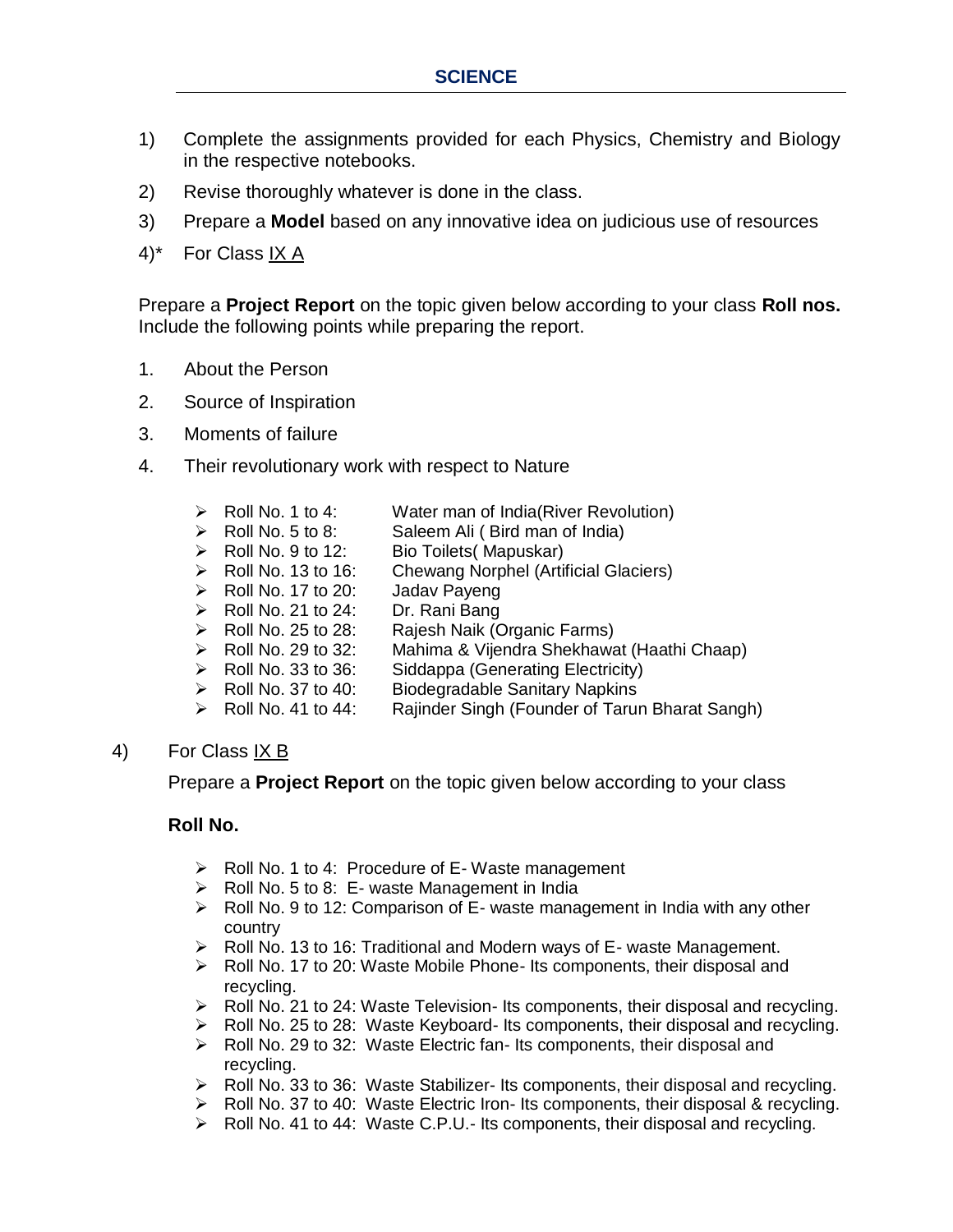1. Read a novel of your choice and make a project report on the novel that you read.

\*\*\*Points to remember

- Make a beautiful cover page, of the novel, for your project.
- Write the summary of the novel.
- Describe your favourite character in your own words.
- Critically analyse the novel.
- 2. Read newspaper daily and paste different types of notices from the newspaper in your copy.
- 3. Write a poem or short story on conservation of natural resources /conservation of nature.

## **COMPUTER APPLICATIONS**

Prepare a chart on any of the following topic:

- i. Cloud computing
- ii. Cyber safety
- iii. Artificial intelligence
- iv. Computer networking
- v. Social networking
- vi. Computer system(hardware & software)
- vii. Various shortcuts in Ms-word

### NOTE:

- Prepare an attractive chart on any one topic.
- Chart may include 3-D effect in the pictures.
- Do not use thermocol, you may use mount board.
- Chart may include written content as well as picture.

*Those students who have collected waste material for creating best out of e-waste are exempted from this home work, but they have to submit the item that they have created from e-waste.*